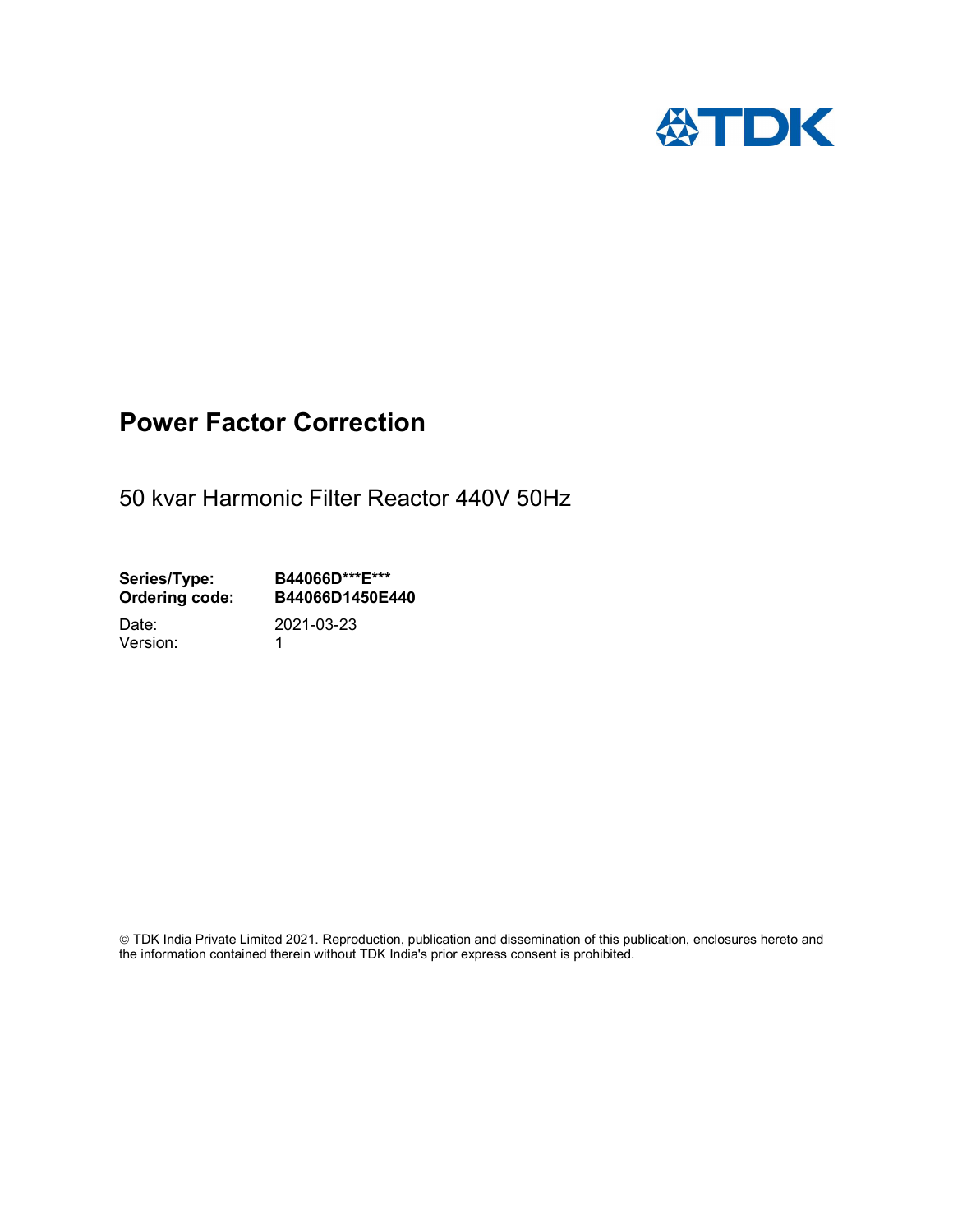

# Power Factor Correction and Content of Content of Content of Content of Content of Content of Content of Content of Content of Content of Content of Content of Content of Content of Content of Content of Content of Content

# 50 kvar Harmonic Filter Reactor 440V 50Hz B44066D\*\*\*E\*\*\*

### **Characteristics**

- $H$  Highest linearity
- Temperature control via micro switch in inner coil
- $\blacksquare$  Highest life time by high quality materials
- **Low losses**
- $\blacksquare$  High overloading capability
- Safety device, temperature micro switch
- **Aluminium foil winding**
- **Low noise**



| Technical data                                  |                |             |  |
|-------------------------------------------------|----------------|-------------|--|
| De-tuning factor p                              | 14             | %           |  |
| Effective filter output $Q_C$                   | 50             | kvar        |  |
| Rated voltage $V_R$ <sup>1)</sup>               | 440            | V           |  |
| Rated frequency f                               | 50             | Hz          |  |
| Ambient temperature / Insulation class          | 40 / H         | $^{\circ}C$ |  |
| Capacitance C delta (tot.)                      | 706.99         | μF          |  |
| Inductivity L                                   | $3 \cdot 2.00$ | mH          |  |
| Fundamental current 11 <sup>3)</sup>            | 69.55          | A           |  |
| Linear up to $4$ )                              | 93.82          | A           |  |
| Effective current $IRMS$ <sup>2)</sup>          | 70.14          | A           |  |
| Rated harmonic voltages (3rd/5th/7th/11th/13th) | 0.5/6/5/3.5/3  | $\%$        |  |
| Temperature protection (NC)                     | yes            |             |  |
| Total losses $P_D$                              | 360            | W           |  |
| Total weight                                    | 41             | kg          |  |

<sup>1)</sup> Voltage rise up to 106% of rated voltage is considered in current  $I_{\text{eff}}$ .

<sup>2)</sup>  $I_{eff} = \sqrt{(I_1^2 + I_3^2 + ... I_x^2)}$ 

<sup>3)</sup>  $11 = 1.06$   $\cdot$   $I_R$  ( $I_R$  = Capacitor current 50Hz)

<sup>4)</sup> Linear current =  $1.43$   $\cdot$  I<sub>R</sub> (I<sub>R</sub> = Capacitor current 50Hz)

### **Connection**

| Line                | 1U1-1V1-1W1   |
|---------------------|---------------|
| Capacitors          | l 1U2-1V2-1W2 |
| Temperature control | - 4 ວ<br>ے- ا |

## Reference standard IEC60076-6

CAP FILM ES PFC PM 2021-03-23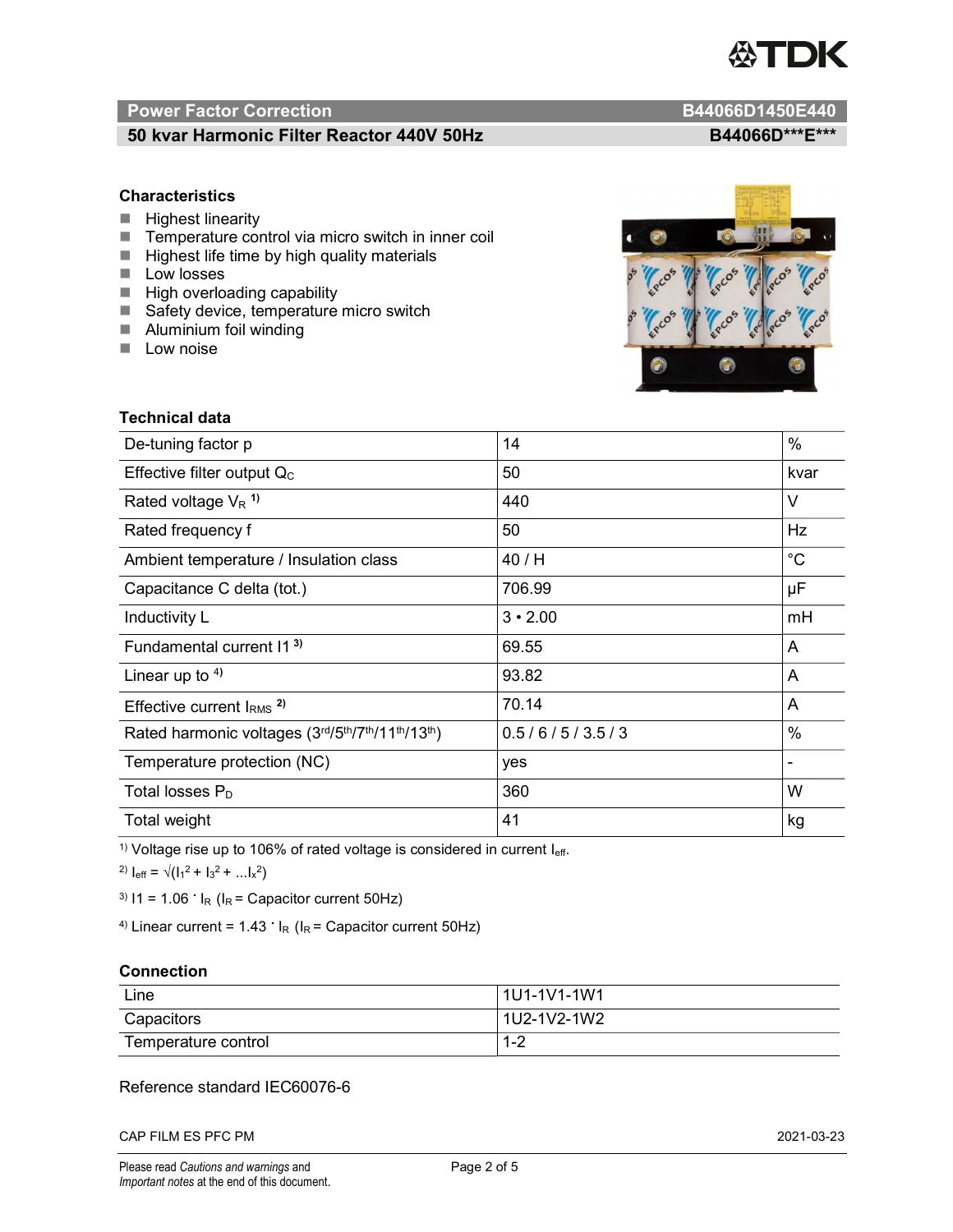

#### Power Factor Correction and B44066D1450E440

# 50 kvar Harmonic Filter Reactor 440V 50Hz BA4066D\*\*\*E\*\*\*

### Dimensional drawings



#### **Dimensions**

| L/mm  | 335       | b/mm  | 150  |
|-------|-----------|-------|------|
| H/mm  | 270       | e/mm  | 99±5 |
| W/mm  | 190±5     | d1/mm | 10.8 |
| 11/mm | 285       | d2/mm | 15.5 |
| 12/mm | 285       | A     | 175  |
| n1/mm | 150       | В     | 132  |
| n2/mm | $136 + 3$ | Ø     | 10.5 |

#### Cautions and warnings

- Do not install the reactor in case of any visible damages.
- Installation must be done by skilled personnel only.
- Do not use or store harmonic filter reactors in corrosive atmosphere, especially where chloride gas, sulphide gas, acid, alkali, salt or similar substances are present.
- Do not touch the device during operation: all electrically active parts of this equipment such as windings, electronic components, leads, fuses and terminals carry a dangerous voltage which can lead to burns or electric shock.
- Covers which protect these electrically active parts from being touched must not be opened or removed during operation.
- Before any assembly or maintenance work is started, all installations and equipment must be disconnected from the power source.
- Noncompliance with these instructions may lead to death, serious injury or major damage to equipment.

FAILURE TO FOLLOW CAUTIONS MAY RESULT, WORST CASE, IN PREMATURE FAILURES OR PHYSICAL INJURY.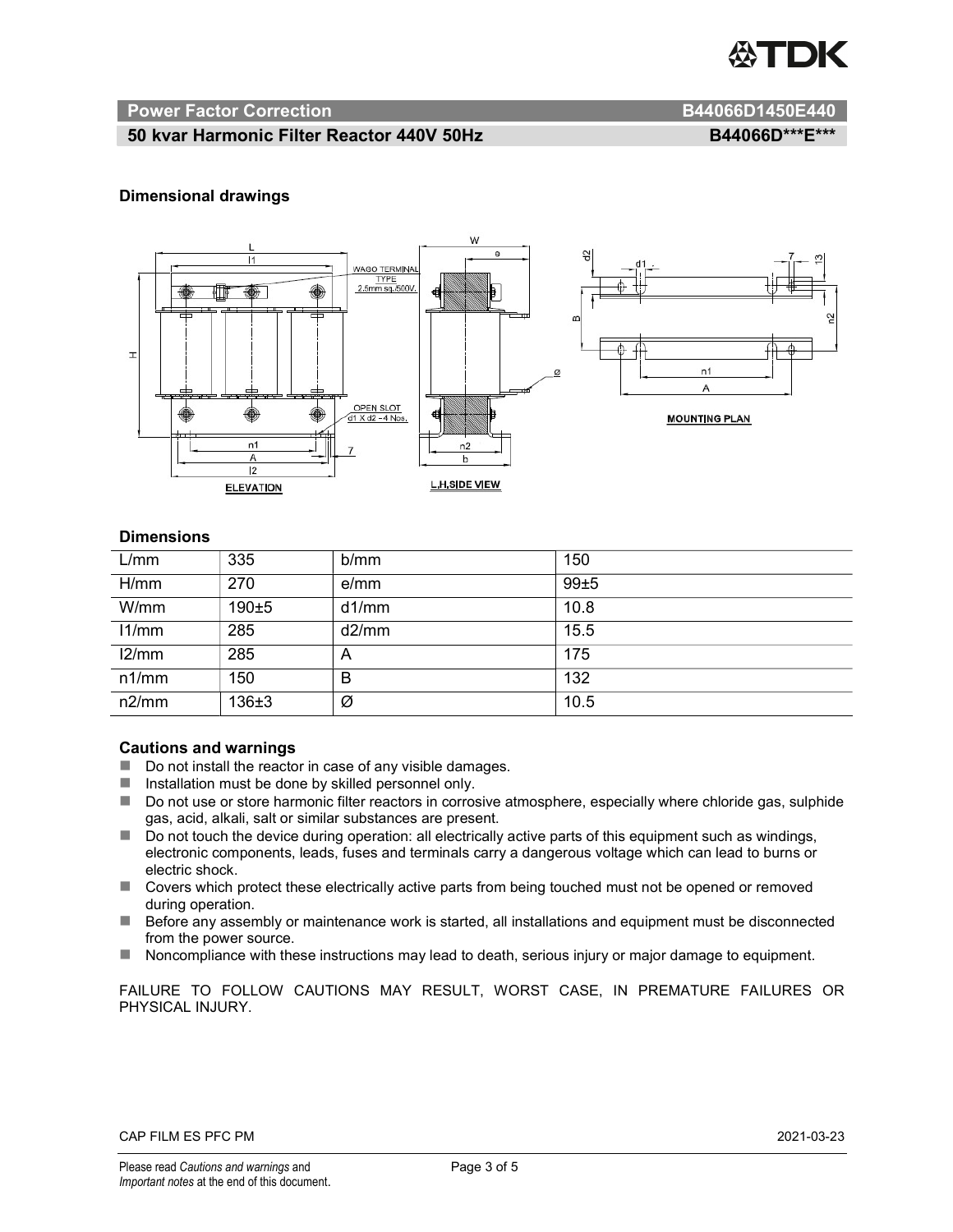

# Power Factor Correction **B644066D1450E440** B44066D1450E440

# 50 kvar Harmonic Filter Reactor 440V 50Hz BA4066D\*\*\*E\*\*\*

The following applies to all products named in this publication:

- 1. Some parts of this publication contain statements about the suitability of our products for certain areas of application. These statements are based on our knowledge of typical requirements that are often placed on our products in the areas of application concerned. We nevertheless expressly point out that such statements cannot be regarded as binding statements about the suitability of our products for a particular customer application. As a rule we are either unfamiliar with individual customer applications or less familiar with them than the customers themselves. For these reasons, it is always ultimately incumbent on the customer to check and decide whether a product with the properties described in the product specification is suitable for use in a particular customer application.
- 2. We also point out that in individual cases, a malfunction of electronic components or failure before the end of their usual service life cannot be completely ruled out in the current state of the art, even if they are operated as specified. In customer applications requiring a very high level of operational safety and especially in customer applications in which the malfunction or failure of an electronic component could endanger human life or health (e.g. in accident prevention or life-saving systems), it must therefore be ensured by means of suitable design of the customer application or other action taken by the customer (e.g. installation of protective circuitry or redundancy) that no injury or damage is sustained by third parties in the event of malfunction or failure of an electronic component.
- 3. The warnings, cautions and product-specific notes must be observed.
- 4. In order to satisfy certain technical requirements, some of the products described in this publication may contain substances subject to restrictions in certain jurisdictions (e.g. because they are classed as hazardous). Useful information on this will be found in our Material Data Sheets on the Internet (www.tdk-electronics.tdk.com/material). Should you have any more detailed questions, please contact our sales offices.
- 5. We constantly strive to improve our products. Consequently, the products described in this publication may change from time to time. The same is true of the corresponding product specifications. Please check therefore to what extent product descriptions and specifications contained in this publication are still applicable before or when you place an order.

We also reserve the right to discontinue production and delivery of products. Consequently, we cannot guarantee that all products named in this publication will always be available. The aforementioned does not apply in the case of individual agreements deviating from the foregoing for customer-specific products.

- 6. Unless otherwise agreed in individual contracts, all orders are subject to our General Terms and Conditions of Supply.
- 7. Our manufacturing sites serving the automotive business apply the IATF 16949 standard. The IATF certifications confirm our compliance with requirements regarding the quality management system in the automotive industry. Referring to customer requirements and customer specific requirements ("CSR") TDK always has and will continue to have the policy of respecting individual agreements. Even if IATF 16949 may appear to support the acceptance of unilateral requirements, we hereby like to emphasize that only requirements mutually agreed upon can and will be implemented in our Quality Management System. For clarification purposes we like to point out that obligations from IATF 16949 shall only become legally binding if individually agreed upon.